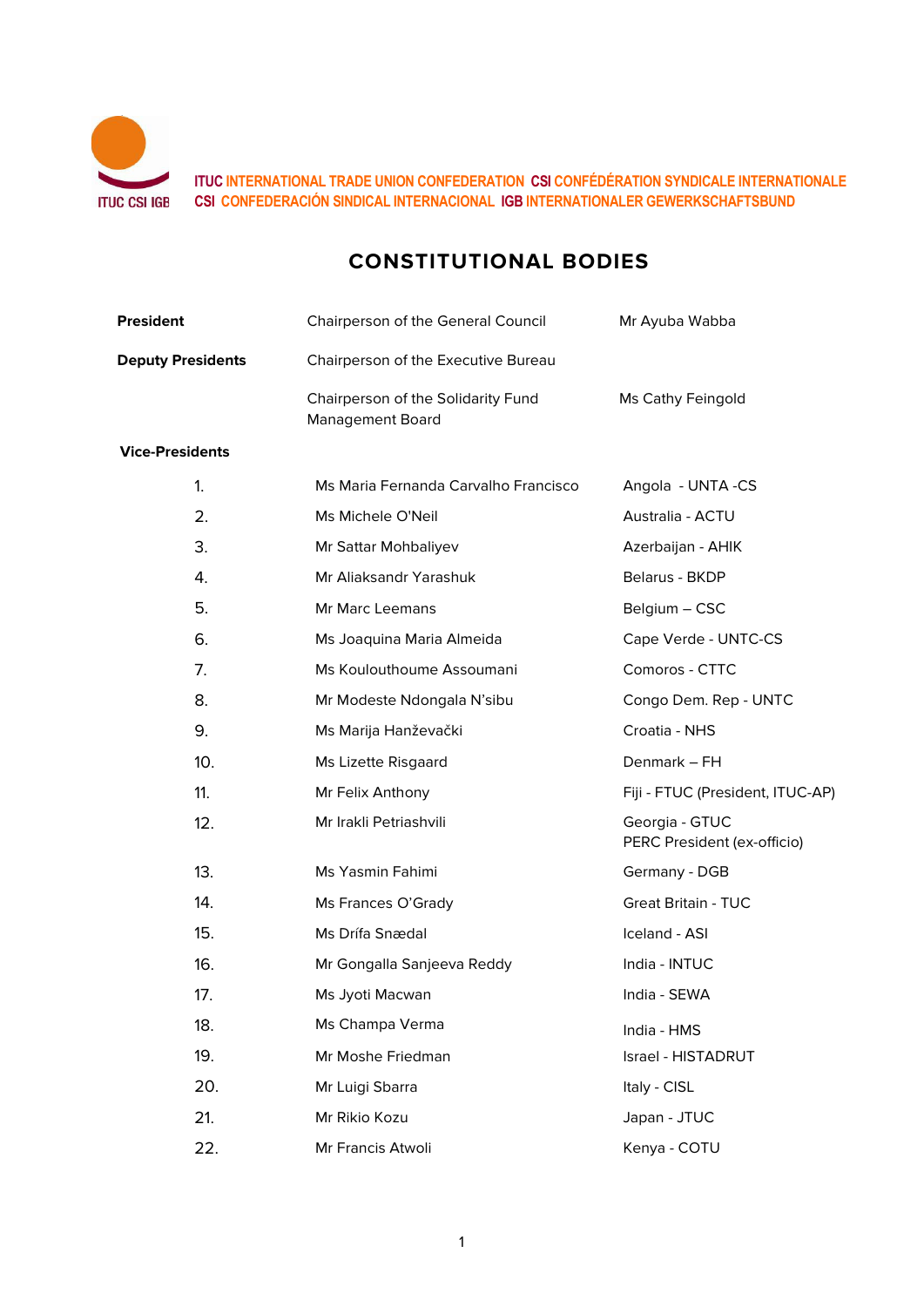| 23.                      | Open                                                                             | Malaysia - MTUC                              |
|--------------------------|----------------------------------------------------------------------------------|----------------------------------------------|
| 24.                      | Ms Bintou Ghassoum Mara                                                          | Mauritania - CLTM                            |
| 25.                      | Mr El Miloudi El Mokharek                                                        | Morocco - UMT                                |
| 26.                      | Mr Tuur Elzinga                                                                  | Netherlands - FNV                            |
| 27.                      | Ms Peggy Hessen Følsvik                                                          | Norway - LO                                  |
| 28.                      | Mr Shaher Sae'd                                                                  | Palestine - PGFTU                            |
| 29.                      | Open                                                                             | Poland - NSZZ Solidarnosc                    |
| 30.                      | Mr Bogdan Hossu                                                                  | Romania - Cartel Alfa                        |
| 31.                      | Mr Mikhail Shmakov                                                               | Russia - FNPR                                |
| 32.                      | Mr Mody Guiro                                                                    | Senegal - CNTS<br>(President of ITUC-Africa) |
| 33.                      | Mr Yeo Chun Fing                                                                 | Singapore - SNTUC                            |
| 34.                      | Mr Bheki Ntshalintshali                                                          | South Africa - COSATU                        |
| 35.                      | Ms Therese Svanström                                                             | Sweden - TCO                                 |
| 36.                      | Mr Mahmut Arslan                                                                 | Turkey - HAK-IS                              |
| 37.                      | Mr Ergün Atalay                                                                  | Turkey - TÜRK-IS                             |
| 38.                      | Mr Grigoriy Osovyi<br>(rotation after 2 years with Mr Mykhail<br>Volynets, KVPU) | Ukraine - FPU                                |
| 39.                      | Mr Fred Redmond                                                                  | $USA - AFL-CIO$<br>(President of TUCA)       |
| 40.                      | Mr Cosmas Mukuka                                                                 | Zambia - ZCTU                                |
| 41.                      | Ms Siobhán Vipond                                                                | <b>Chair ITUC Women Committee</b>            |
| 42.                      | Ms Anna Fendley                                                                  | <b>Chair ITUC Youth Committee</b>            |
| <b>General Secretary</b> | Sharan Burrow                                                                    | <b>ITUC – HQ</b>                             |
| <b>Deputy General</b>    | Mr Mamadou Diallo                                                                | <b>ITUC – HQ</b>                             |

**Deputy General Secretaries**

**Auditors** 

| Mr Owen Tudor                | ITUC – HQ          |
|------------------------------|--------------------|
| Mr Víctor Báez Mosqueira     | ITUC - HQ          |
| Mr Kwasi Adu-Amankwah        | ITUC – AF          |
| Mr Rafael Freire Neto        | <b>ITUC – TUCA</b> |
| Mr Shoya Yoshida             | $ITUC - AP$        |
| Mr Matthias Müller           | Germany - DGB      |
| Ms Shari Cannon              | USA - AFL-CIO      |
| Mr Peter Christopher Werikhe | Uganda - NOTU      |
|                              |                    |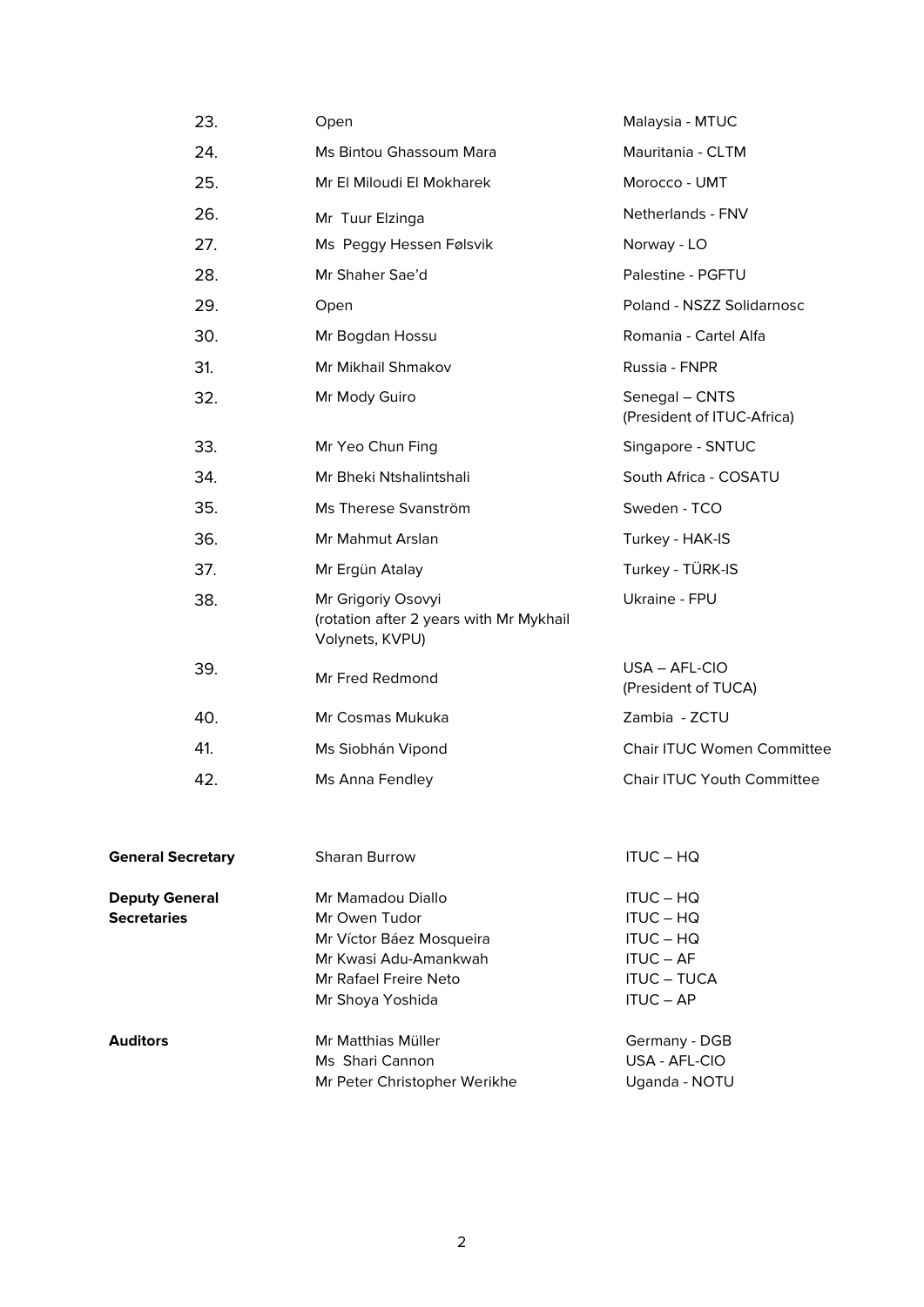# **GENERAL COUNCIL**

**Chairperson:** Mr Ayuba Wabba – President

#### **Africa**

- 1. Mr El Miloudi El Mokharek (Morocco – UMT)
- 2. Ms Bintou Ghassoum Mara– (Mauritania – CLTM)
- 3. Mr Ayuba Wabba (Nigeria – NLC)
- 4. Ms Joaquina Maria Almeida (Cape Verde – UNTC-CS)
- 5. Mr Mody Guiro (Senegal – CNTS)
- 6. Mr Modeste Ndongala N'Sibu (DR Congo – UNTC)
- 7. Mr Francis Atwoli (Kenya – COTU)
- 8. Ms Koulouthoume Assoumani (Comoros – CTTC)
- 9. Mr Bheki Ntshalintshali (South Africa – COSATU)
- 10. Ms Maria F. Carvalho Francisco (Angola – UNTA-CS)
- 11. Mr Cosmas Mukuka (Zambia – ZCTU)

#### **Americas**

- 1. Ms Liz Shuler (USA – AFL-CIO)
- 2. Mr Fred Redmond (USA – AFL-CIO)
- 3. Ms Cathy Feingold (USA – AFL-CIO)
- 4. Ms Bea Bruske (Canada – CLC)
- 5. Mr Daniel Boyer (Canada – CLC)

Mr Enaam Mayara (Morocco – UGTM)

Mr Noureddine Taboubi (Tunisia – UGTT)

Mr Max Conteh (Sierra Leone – SLLC)

Mr Agui Palanga (Togo – CNTT)

Mr Bachabi Moudachirou (Benin – CGTB)

Mr Jean Marie Ndi (Cameroon – CSAC)

Mr Biraboneye Africain (Rwanda – CESTRAR)

Open (woman) (Mauritus – MTUC)

Mr Thusang Butale (Botswana – BFTU)

Ms Martle Keyter (South Africa – FEDUSA)

Mr Japhet Moyo (Zimbabwe – ZCTU)

Mr Stuart Appelbaum (USA – AFL-CIO)

Open (USA – AFL-CIO)

Mme Caroline Senneville (Canada – CSN)

### **Titular 1st Substitute 2nd Substitute**

Ms Touriya Lahrech (Morocco – CDT)

Ms Soumia Salhi (Algeria – UGTA)

Ms Philomena Aba Sampson (Ghana – TUC)

Ms Nassoun Traore (Mali – CSTM)

Ms Edith Pulchérie Gbalet (Côte d'Ivoire - CISL-Dignite)

Mr Jean-Bernard Malouka (Congo – COSYLAC)

Mr Kassahun Follo (Ethiopia – CETU)

Ms Rafenoarimanana Mbolanomena (Madagascar – USAM)

Open (woman) (Namibia – NUNW)

Open (man) (Malawi – MCTU)

Ms Simangele Mmema (Swaziland – TUCOSWA)

(Open) (USA – AFL-CIO)

Open

(USA – AFL-CIO)

(open) (USA – AFL-CIO)

Ms Lily Chang (Canada – CLC)

Mr Larry Rouseau (Canada – CLC)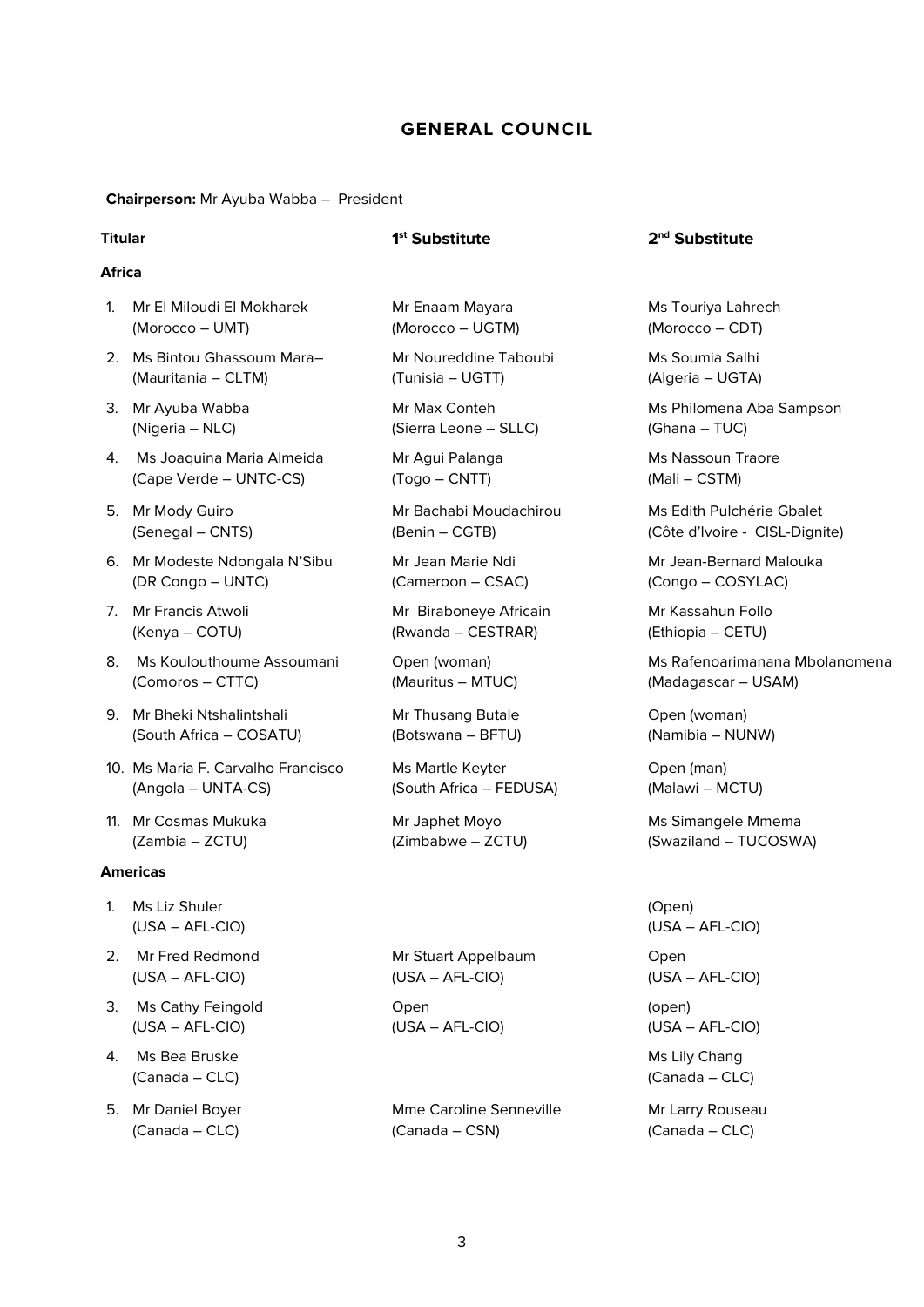- 6. Ms Daysi Montero (Dominican Republic – CNTD)
- 7. Mr Carlos Mancilla (Guatemala – CUSG)
- 8. Mr José Antonio Zepeda (Nicaragua – FNT)
- 9. Ms Maria de Lourdes Zea Rosales (Mexico – UNT)
- 10. Ms Toni Moore (Barbados – BWU)
- 11. Mr Jorge Cortes (Colombia – CUT)
- 12. Ms Rosa Flerez (Colombia – CTC)
- 13. Ms Leida Marcela León Molina (Venezuela – ASI)
- 14. Mr Antonio Lisboa (Brazil – CUT)
- 15. Mr Gerardo Alberto Martínez (Argentina – CGT )
- 16. Mr Roberto Baradel (Argentina – CTA)
- 17. Ms Santa Regina Pessoti Zagretti (Brazil – UGT)
- 18. Mr Guillermo Salinas (Chile - CUT)

#### **Asia-Pacific**

- 1. Mr Rikio Kozu (Japan – JTUC-RENGO)
- 2. Ms Tomoko Yoshino (Japan – JTUC-RENGO)
- 3. Mr Dong-myeong Kim (Korea – FKTU) (2018-2019) [1](#page-3-0)

Ms Ryu Mikyung (Korea – KCTU) (2019-2020) [2](#page-3-1)

Ms Induk Lee (Korea – FKTU) (2020-2021) [3](#page-3-2) Mr Lenin Hernández Navas (Costa Rica – CTRN)

Mr Miguel Edwards (Panama – CS)

Mr Francisco Quijano (El Salvador – CATS)

Ms Jacqueline Hernandez (Dominican Republic – CNUS)

Mr Jean Bonald Golinsky (Haiti – CTSP)

Ms Milagros Paz (Peru – CAT)

Ms Rosa Anchorena (Peru – CUT)

Mr Mesías Tatamuez (Ecuador – CEDOCUT)

Ms Carmen Foro (Brazil – CUT)

Ms Marta Pujadas (Argentina – CGT)

(open) (Paraguay – CUT-A)

Ms Cássia Bufelli (Brazil – UGT)

Mr Adolfo Aguirre (Argentina – CTA-A)

Mr Hideyuki Shimizu (Japan – JTUC-RENGO)

Ms Yoshiko Norimatsu (Japan – JTUC-RENGO)

Open (Woman) (Mongolia – CMTU) (2018-2019) 1

Open (Woman) (Mongolia – CMTU) (2019-2020) 2

Open (Mongolia – CMTU) (2020-2021) 3 Mr Gabriel Del Rio (Dominican Republic – CASC)

Ms Dalila del Carmen Alemán García (Nicaragua – CST)

Mr Rafael Chavarría (Panama – CTRP)

Mr Hildebrando Baltodano (Nicaragua – CUS)

Mr Jacques Belzin (Haiti – CTH)

Open (Colombia – CUT)

Mr Miguel Morantes (Colombia – CTC)

Mr Juan Pedro Chang (Peru – CUT)

Ms Jandira Uehara (Brazil – CUT)

Mr Héctor Daer (Argentina – CGT)

Ms Maria Leisa Cesar Reis (Brazil –UGT)

Mr Moacyr Pereira (Brazil – UGT)

Ms Didar Pakravan (Paraguay – CUT)

Mr Takao Yasunaga (Japan – JTUC-RENGO)

Ms Kumie Inoue (Japan – JTUC-RENGO)

Open (Mongolia – CMTU) (2018-2019) 1

**Open** (Mongolia – CMTU) (2019-2020) 2

Open (Woman) (Mongolia – CMTU) (2020-2021) 3

<span id="page-3-0"></span> $1$  Term 1: 6 December 2018 to 5 December 2019

<span id="page-3-2"></span><sup>3</sup> Term 3: 6 December 2020 to 5 December 2021

<span id="page-3-1"></span><sup>2</sup> Term 2: 6 December 2019 to 5 December 2020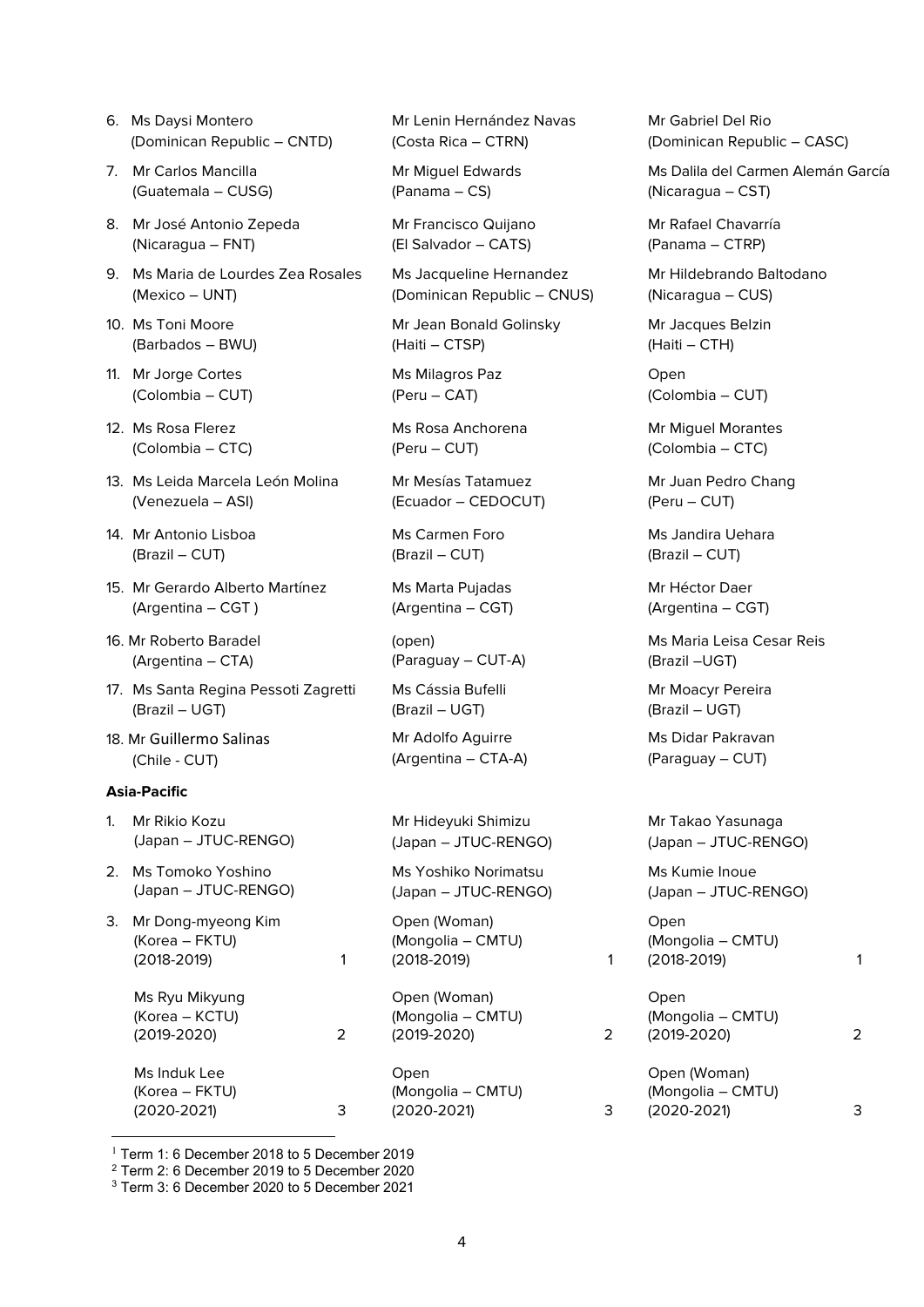|     | Ms Ryu Mikyung<br>(Korea – KCTU)<br>4<br>$(2021 - 2022)$                      | Open<br>Mongolia - CMTU<br>$(2021 - 2022)$                              | 4              | Open (Woman)<br>Mongolia - CMTU<br>$(2021 - 2022)$          | 4              |
|-----|-------------------------------------------------------------------------------|-------------------------------------------------------------------------|----------------|-------------------------------------------------------------|----------------|
| 4.  | Ms Chen Mei-Ching<br>(Taiwan-ROC - CFL)<br>1<br>$(2018-2019)$                 | Mr Chen Chieh<br>(Taiwan-ROC - CFL)<br>$(2018 - 2019)$                  | 1              | Ms Lin Li-Hua<br>(Taiwan-ROC - CFL)<br>$(2018 - 2019)$      | 1              |
|     | Ms Ng Man Yee<br>(Hong Kong - HKCTU)<br>$\overline{2}$<br>$(2019 - 2020)$     | Mr Lee Cheuk-Yan<br>(Hong Kong - HKCTU)<br>$(2019 - 2020)$              | $\overline{2}$ | Ms Leung Yan Yee<br>(Hong Kong - HKCTU)<br>$(2019 - 2020)$  | $\overline{2}$ |
|     | Mr Chen Chieh<br>(Taiwan-ROC - CFL)<br>3<br>$(2020-2022)$                     | Ms Chen Mei-Ching<br>(Taiwan-ROC - CFL)<br>$(2020 - 2022)$              | 3              | Ms Chung Yueh-Chun<br>(Taiwan-ROC - CFL)<br>$(2020 - 2022)$ | 3              |
|     | 4                                                                             | $\overline{\mathbf{4}}$                                                 |                | $\overline{\mathbf{4}}$                                     |                |
|     | 5. Mr Yeo Chun Fing (Singapore -<br>SNTUC)                                    | Mr Savit Kaewvarn<br>(Thailand - SERC)<br>$(2018 - 2020)$               | 1/2            | Mr Allan S. Montaño<br>(Philippines - FFW)                  |                |
|     |                                                                               | Mr Thavee Techateeravat<br>(Thailand - TTUC)<br>$(2020-2022)$           | 3/4            |                                                             |                |
|     | 6. Open<br>(Malaysia - MTUC)                                                  | Mr Maung Maung<br>(Myanmar - CTUM)                                      |                | Mr Ath Thorn<br>(Cambodia - CLC)<br>$(2018 - 2020)$         | 1/2            |
|     |                                                                               |                                                                         |                | Mr Chuon Momthol<br>(Cambodia, CCTU)<br>$(2020-2022)$       | 3/4            |
| 7.  | Ms Prihanani Boenadi<br>(Indonesia - KSPI)<br>(2018-2019, 2020-2021)<br>1/3   | Ms Elly Rosita Silaban<br>(Indonesia - KSBSI)<br>(2018-2019, 2020-2021) | 1/3            | Ms Anantharasa Karunapikai<br>(Malaysia - MTUC)             |                |
|     | Ms Elly Rosita Silaban<br>(Indonesia - KSBSI)<br>(2019-2020, 2021-2022) 2 / 4 | Ms Prihanani Boenadi<br>(Indonesia - KSPI)<br>(2019-2020, 2021-2022)    | 2/4            |                                                             |                |
| 8.  | Mr G. Sanjeeva Reddy<br>(India - INTUC)                                       | Mr Harbhajan Singh<br>(India - HMS)                                     |                | Ms Maya Pandey<br>(India - CFTUI)                           |                |
| 9.  | Mr Mohammad Zahoor Awan<br>(Pakistan – PWF)                                   | Mr Nurul Islam Nasim<br>(Bangladesh - BJSD)                             |                | Mr Leslie Devendra<br>(Sri Lanka – SLNSS)                   |                |
|     | 10. Ms Jyoti Macwan<br>(India - SEWA)                                         | Ms Manju Thapa<br>(Nepal - GEFONT)                                      |                | Ms Usha Devkota<br>(Nepal - ANTUF)                          |                |
| 11. | Ms Avital Shapira<br>(Israel - HISTADRUT)                                     | Mr Moshe Friedman<br>(Israel - HISTADRUT)                               |                | Mr Mahmut Arslan<br>(Turkey - HAK-IS)                       |                |

<span id="page-4-0"></span><sup>4</sup> Term 4: 6 December 2021 to Date of the 5th ITUC World Congress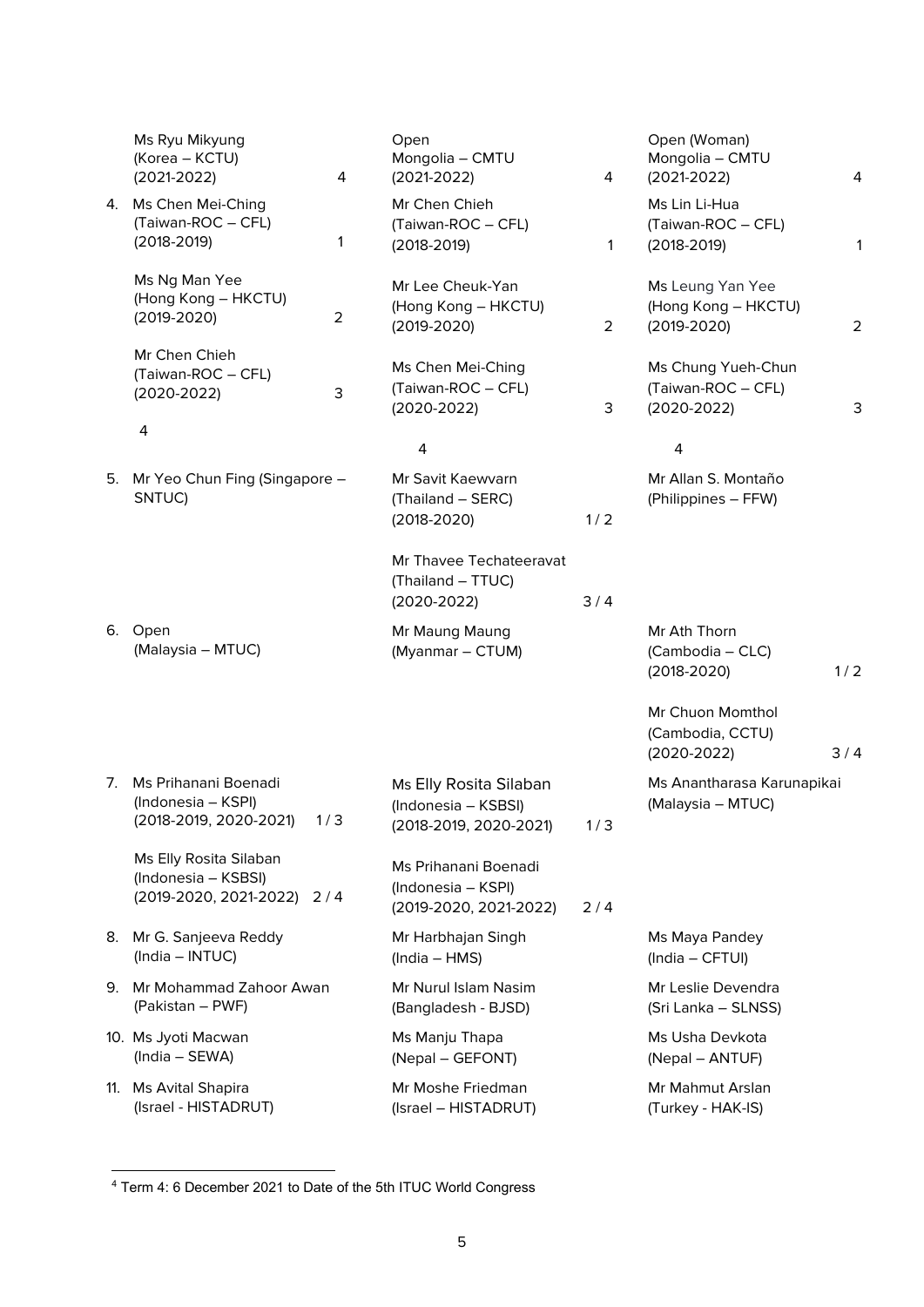|    | 12. Mr Shaher Sae'd<br>(Palestine – PGFTU)     |     | Ms Merita Jegeni Yildiz<br>(Turkey - HAK-IS)         |     | Mr Ali Ahmed Ali Blkhader<br>(Yemen - GFWTU |
|----|------------------------------------------------|-----|------------------------------------------------------|-----|---------------------------------------------|
|    | 13. Mr Ergün Atalay<br>(Turkey - TÜRK-IS)      |     | Mr Haider Rashid Touran<br>(Jordan, GFJTU)           |     | Ms Aesha Hamoudda<br>(Palestine - PGFTU)    |
|    | 14. Ms Michele O'Neil<br>(Australia - ACTU)    |     | Ms Melissa Ansell-Bridges<br>(New Zealand - NZCTU)   |     | Ms Sally McManus<br>(Australia - ACTU)      |
|    | 15. Mr Felix Anthony<br>(Fiji – FTUC)          |     | <b>Ms Rachel Mackintosh</b><br>(New Zealand - NZCTU) |     | Mr Ephraim Kalsakau<br>(Vanuatu - VCTU)     |
|    | <b>Europe</b>                                  |     |                                                      |     |                                             |
| 1. | Mr Wolfgang Katzian<br>(Austria – ÖGB)         |     | Mr Bohumil Cap<br>(Czech Republic - CMKOS)           |     | Ms Monika Uhlerova<br>(Slovakia – KOZ-SR)   |
|    | 2. Ms Susanna Gideonsson<br>(Sweden – LO)      |     | Mr Göran Arrius<br>(Sweden - SACO)                   |     | Mr Erik Kollerud<br>(Norway – YS)           |
|    | 3. Mr Antti Palola<br>(Finland - STTK)         |     | Ms Drífa Snædal<br>(Iceland - ASI)                   |     | Ms Therese Svanström<br>(Sweden - TCO)      |
|    | 4. Ms Peggy Hessen Følsvik<br>(Norway $-$ LO)  |     | Ms Lizette Risgaard<br>(Denmark – FH)                |     | Mr Jarkko Eloranta<br>(Finland - SAK)       |
| 5. | Mr Boris Plazzi<br>(France – CGT)              | 1/2 | Mr Yvan Ricordeau<br>(France - CFDT)                 | 1/2 | Mr Dimitar Manolov<br>(Bulgaria – PODKREPA) |
|    | Mr Yvan Ricordeau<br>(France - CFDT)           | 3/4 | Ms Marjorie Alexandre<br>(France – FO)               | 3/4 |                                             |
|    | 6. Ms Marjorie Alexandre<br>(France – FO)      | 1/2 | (open)<br>(France - CFTC)                            |     | Mr Peep Peterson<br>(Estonia - EAKL)        |
|    | Mr Boris Plazzi<br>(France – CGT)              | 3/4 |                                                      |     |                                             |
| 7. | Ms Yasmin Fahimi<br>(Germany - DGB)            |     | Ms Anja Piel<br>(Germany - DGB)                      |     | Ms Carolin Vollmann<br>(Germany - DGB)      |
| 8. | Ms Elke Hannack<br>(Germany - DGB)             |     | Mr Andreas Botsch<br>(Germany - DGB)                 |     | Mr Luca Cirigliano<br>(Switzerland - USS)   |
|    | 9. Ms Frances O'Grady<br>(Great Britain - TUC) |     | Ms Mariela Kohon<br>(Great Britain - TUC)            |     | Ms Gloria Mills<br>(Great Britain - TUC)    |
|    | 10. Mr Kevin Courtney<br>(Great Britain - TUC) |     | Mr David Joyce<br>(Ireland - ICTU)                   |     | Ms Gail Cartmail<br>(Great Britain - TUC)   |
|    | 11. Mr Tuur Elzinga<br>(Netherlands - FNV)     |     | Ms Véronique Eischen<br>(Luxembourg - OGBL)          |     | Ms Natalja Preisa<br>(Latvia - LBAS)        |
|    | 12. Open<br>(Netherlands - CNV)                |     | Ms Vanessa Correia<br>(Luxembourg - LCGB)            |     | Ms Arjola Alika<br>(Albania - BSPSH)        |
|    | 13. Mr Marc Leemans<br>(Belgium - CSC)         |     | Mr Olivier Valentin<br>(Belgium - CGSLB)             |     | Ms Anisa Subashi<br>(Albania – KSSH)        |
|    | 14. Mr Thierry Bodson<br>(Belgium - FGTB)      |     | Mr Plamen Dimitrov<br>(Bulgaria - CITUB)             |     | Mr Slobodan Antovski                        |
|    |                                                |     |                                                      |     | (Macedonia - UNASM)                         |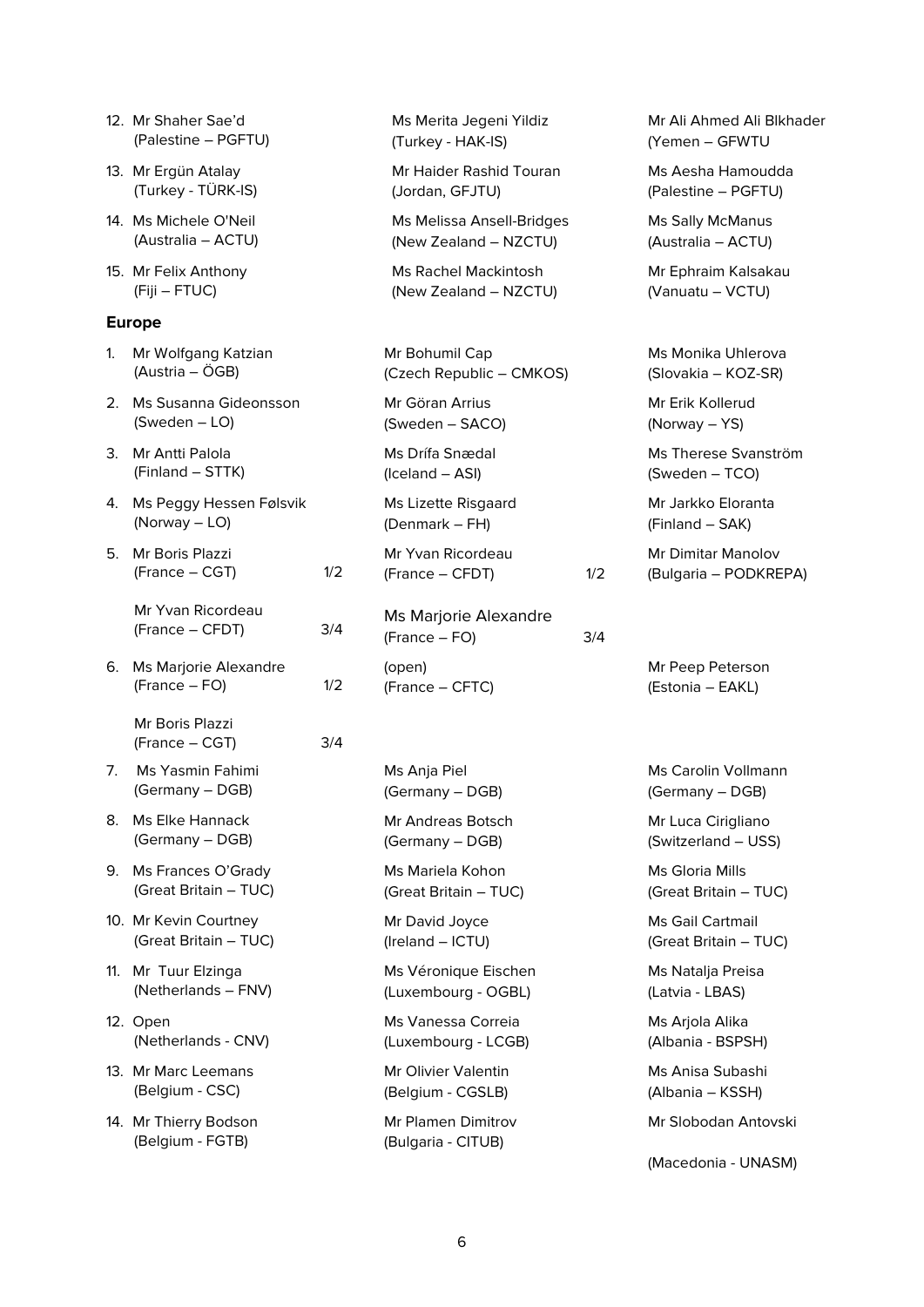- 16. Ms Cristina Faciaben (Spain - CC.OO.)
- 17. Ms Laura González de Txabarri (Spain; Basque Country - ELA) 1/2

Ms Carmen Alejandra Ortíz Martínez  $(Spain - USO)$  3/4

- 18. Mr Pierpaolo Bombardieri (Italy - UIL)
- 19. Mr Luigi Sbarra (Italy - CISL)
- 20. Mr Mateusz Szymanski (Poland - NSZZ Solidarnosc)
- 21. Ms Inga Ruginienė (Lithuania - LPSK)
- 22. Ms Zoe Lanara (Greece - GSEE)
- 23. Ms Marija Hanževački (Croatia - NHS)
- 24. Mr Mikhail Shmakov (Russia - FNPR)
- 25. Mr lrakli Petriashvili (Georgia - GTUC)
- 26. Mr Grigoriy Osovyi (Ukraine - FPU)

#### **Women's Committee**

- 1. Ms Siobhán Vipond (Canada - CLC) Chair, Women's Committee
- 2. Ms Yoshiko Norimatsu (Japan - JTUC-Rengo) Vice-Chair, Women's Committee
- 3. Ms Gladys Branche (Sierra Leone - SLLC) Vice-Chair, Women's Committee
- 4. Ms Annika Wünsche (Germany - DGB)
- 5. Ms Liliana Ocmin  $($ Italy - CISL $)$   $1/2$

Ms Catarina Tavares (Portugal – UGT-P)

Ms Cedanka Andric (Serbia - Nezavisnost)

Mr Javier De Vicente  $(Spain - USO)$ 

Ms Laura González de Txabarri (Spain; Basque Country - ELA) 3/4

Ms Diana Toppetta (Italy - UIL)

Mr Giuseppe Iuliano (Italy - CISL)

Ms Dijana Šobota (Croatia - UATUC)

Open (Poland - OPZZ)

Mr Florin Bercea (Romania -CNSLR-Fratia)

Ms Svetlana Mančić (Serbia - CATUS)

Ms Natalia Klimova (Russia - FNPR)

Mr Sattar Mohbaliyev (Azerbaijan - AHIK)

Mr Igor Kovalchuk (Russia - KTR)

Ms Julia Requena (Chile – CUT)

Ms Jotika Sharma (Fiji – FTUC) -

Open (Kenya, COTU)

Ms Sabine Slegers (Belgium – CGSLB)

Ms Ragnield Lied (Norway – UNIO)

Mr Josep María Álvarez (Spain – UGT) Mr Iosif Anastasiou (Cyprus - DEOK)

Mr Nicos Moyesos (Cyprus – SEK)

> Mr Maurizio Landini (Italy - CGIL)

Mr Salvatore Marra (Italy - CGIL)

Ms Kristina Krupavičienė (Lithuania - LPS Solidarumas)

Mr Róbert Zlati (Hungary - MSZSZ)

Open (Romania - CSDR)

Mr Bogdan luliu Hossu (Romania - Cartel Alfa)

Ms Liuba Rotaru (Moldova - CNSM)

Mr Aliaksandr Yarashuk (Belarus - BKDP)

Mr Mykhail Volynets (Ukraine - KVPU)

Ms Juneia Batista (Brazil – CUT)

Ms Noofarahin Bte Ahmad (Singapore - SNTUC) -

Ms Josephine Umba Shimbi (DR Congo, CSC)

Ms Heba Saleem Altani (Bahrain - GBFTU)

Ms Brigitta Szura (Hungary – LIGA)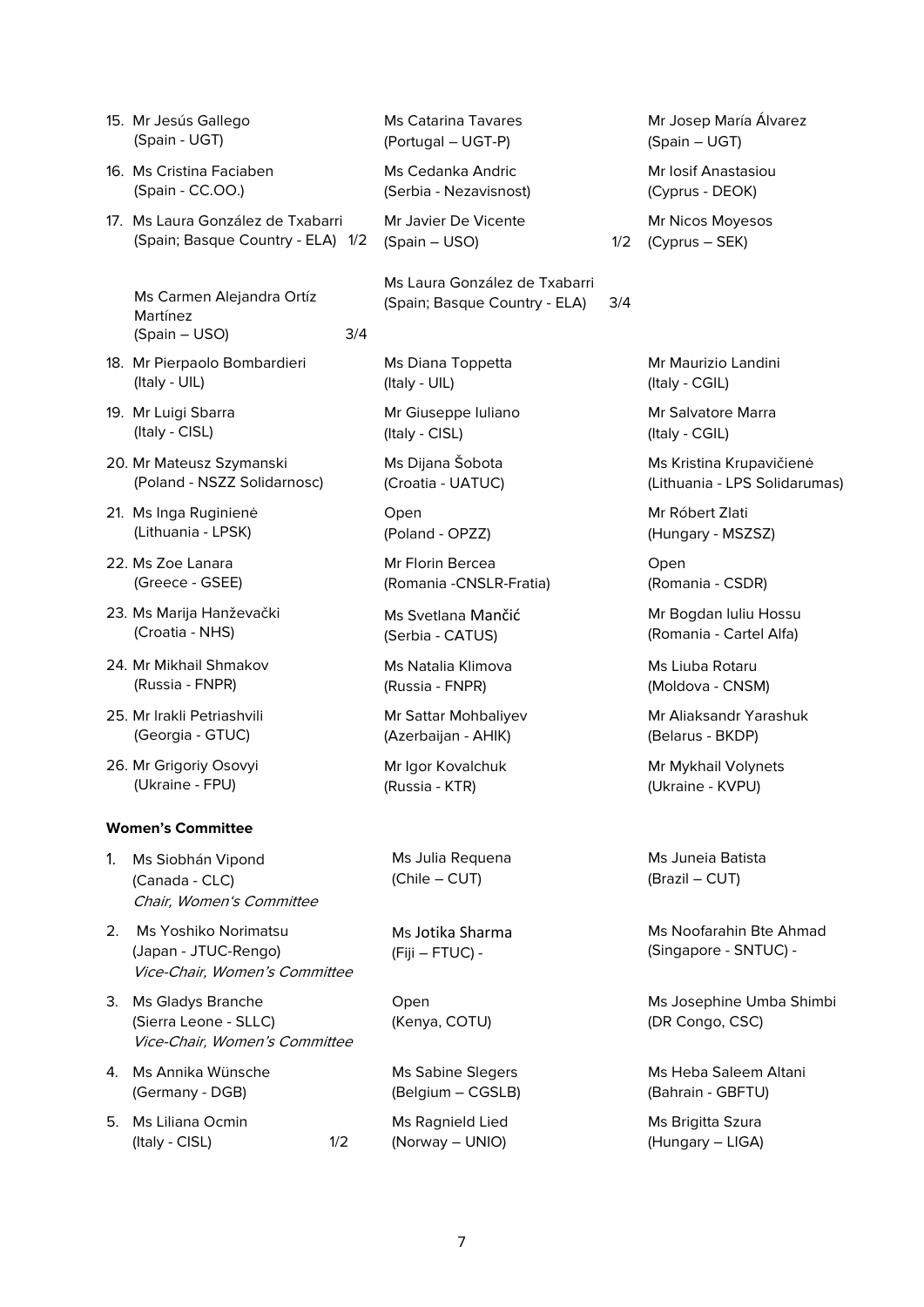Ms Sonia Ostrica Italy - UIL 3/4

6. Ms Eulogia Familia (Dominican Republic - CNUS) - Ms Martle Keyter (South Africa – FEDUSA) Ms Noemi Ruiz Menendez (Argentina – CGT)

# **Youth Committee**

1. Ms Anna Fendley (USA - AFL-CIO) Chair, Youth Committee

2. Mr Charles Lefa Phatsoane (South Africa - COSATU) Vice-Chair, Youth Committee

Mr Eduardo Magaldi Gonzalez (Spain, UGT)

Open Ms Eya Mezrigui(Tunisia, UGTT)

> Mr Nahuel Placanica (Argentina, CGT)

# **Ex-officio members:**

ITUC General Secretary

ITUC Deputy General Secretaries

### **General Secretary of PERC**

Mr Luca Visentini (ETUC)

# **Executive Secretary of ATUC**

Mr Mustapha Tlili

#### **Internal Auditors**

Mr Peter Werikhe Mr Matthias Müller Ms Shari Cannon

# **GUF & TUAC Representatives**

(1): 6 December 2018 to 5 December 2019

- (2): 6 December 2019 to 5 December 2020
- (3): 6 December 2020 to 5 December 2021
- (4): 6 December 2021 to date of 5<sup>th</sup> ITUC World Congress

\_\_\_\_\_\_\_\_\_\_\_\_\_\_\_\_\_\_\_\_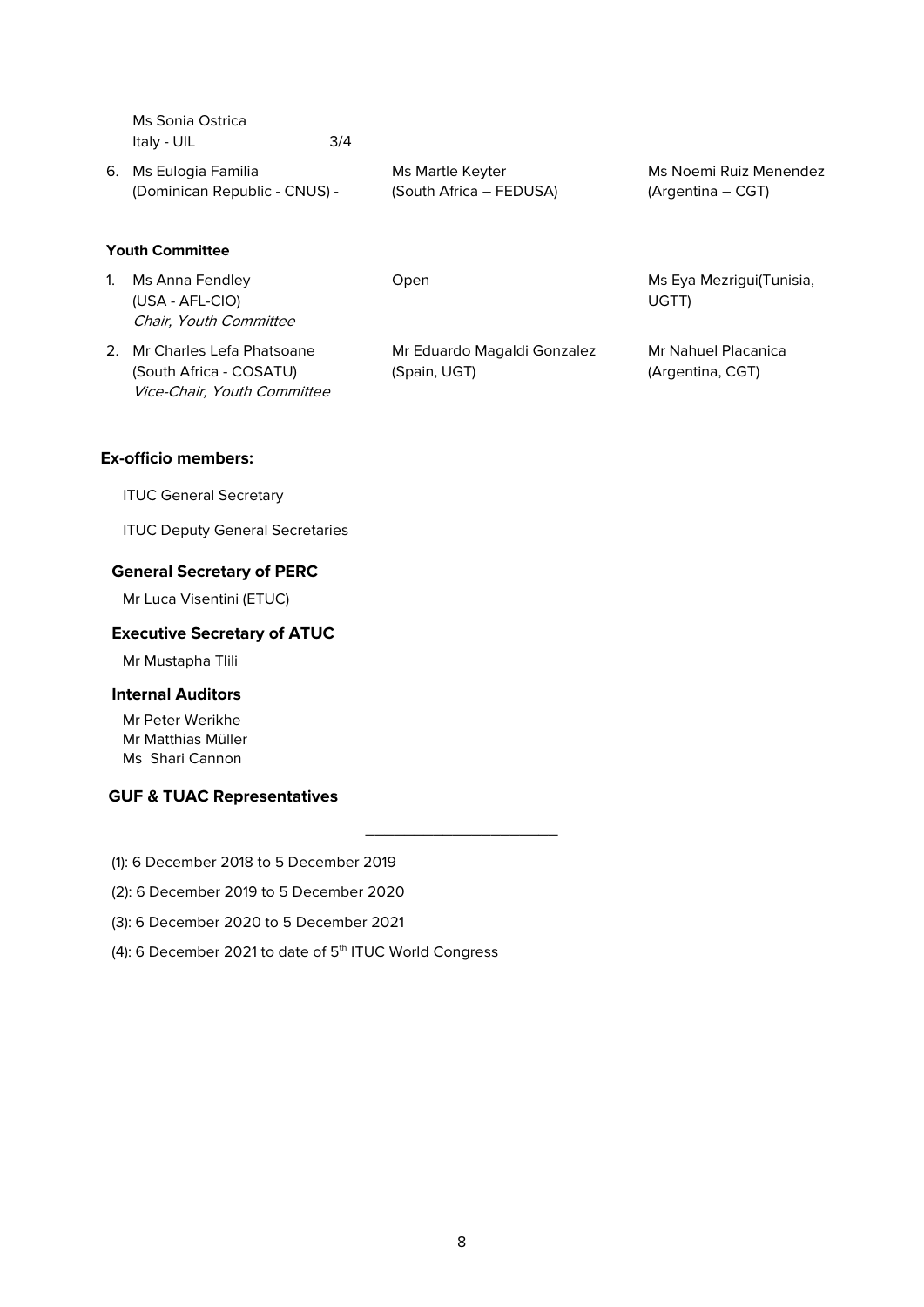# **EXECUTIVE BUREAU**

#### **Chairperson:**

- 1. Mr Bheki Ntshalintshali (South Africa – COSATU)
- 2. Mr Mody Guiro (Senegal – CNTS)
- 3. Ms Maria Fernanda Carvalho Francisco (Angola – UNTA-CS)
- 4. Mr El Miloudi El Mokharek (Morocco – UMT)
- 5. Ms Liz Shuler (USA – AFL-CIO)
- 6. Ms Bea Bruske (Canada – CLC)
- 7. Mr Antonio Lisboa (Brazil – CUT)
- 8. Mr Gerardo Alberto Martínez (Argentina – CGT)
- 9. Mr. Jorge Cortes (Colombia – CUT)
- 10. Mr Rikio Kozu (Japan – JTUC-RENGO)
- 11. Mr Yeo Chun Fing (Singapore – SNTUC)
- 12. Mr G. Sanjeeva Reddy (India – INTUC)
- 13. Mr Shaher Sae'd (Palestine – PGFTU) 1/2
	- Ms Avital Shapira (Israel – HISTADRUT) 3/4
- 14. Ms Michele O'Neil (Australia – ACTU)
- 15. Mr Marc Leemans (Belgium – CSC)
- 16. Mr Ms Yasmin Fahimi (Germany – DGB)
- 17. Ms Frances O'Grady (Great Britain – TUC)
- 18. Mr Luigi Sbarra(Italy CISL) Mr Pierpaolo Bombardieri

# **Titular 1st Substitute 2nd Substitute**

Ms Martle Keyter (South Africa – FEDUSA)

Mr Francis Atwoli (Kenya – COTU)

Mr Modeste Ndongala N'Sibu (DR Congo – UNTC)

Ms Koulouthoume Assoumani (Comoros – CTTC)

Ms Cathy Feingold (USA – AFL-CIO)

Ms Carmen Foro (Brazil – CUT)

Ms Marta Pujadas (Argentina – CGT)

Ms María de Lourdes Zea Rosales (Mexico - UNT)

Ms Tomoko Yoshino (Japan – JTUC-RENGO)

Mr Maung Maung (Myanmar – CTUM)

Mr Harbhajan Singh (India – HMS)

Ms Avital Shapira (Israel – HISTADRUT) 1/2

Mr Shaher Sae'd (Palestine – PGFTU) 3/4

Mr Felix Anthony (Fiji - FTUC)

Mr Thierry Bodson (Belgium – FGTB)

Mr Wolfgang Katzian (Austria – ÖGB)

Ms Mariela Kohon (Great Britain – TUC)

(Italy – UIL)

Mr Cosmas Mukuka (Zambia – ZCTU)

Ms Joaquina Maria Almeida (Cape Verde – UNTC-CS)

Mr Biraboneye Africain (Rwanda - CESTRAR)

Ms Rafenoarimanana Mbolanomena (Madagascar - USAM)

Mr Fred Redmond (USA – AFL-CIO)

Ms Lily Chang (Canada – CLC)

Ms Santa Regina Pessoti Zagretti (Brazil - UGT)

Mr Guillermo Salinas (Chile - CUT)

Mr. Gabriel Del Rio (Dominican Republic – CASC)

Mr Hideyuki Shimizu (Japan – JTUC-RENGO)

Ms Anantharasa Karunapikai (Malaysia - MTUC)

Ms Indira Sapkota (Nepal, NTUC)

Ms Merita Jegeni Yildiz (Turkey - HAK-IS)

Ms Melissa Ansell-Bridges (New Zealand – NZCTU)

Ms Véronique Eischen (Luxembourg – OGBL)

Ms Elke Hannack (Germany – DGB)

Mr Kevin Courtney (Great Britain – TUC)

Ms Cristina Faciaben (Spain – CC.OO.)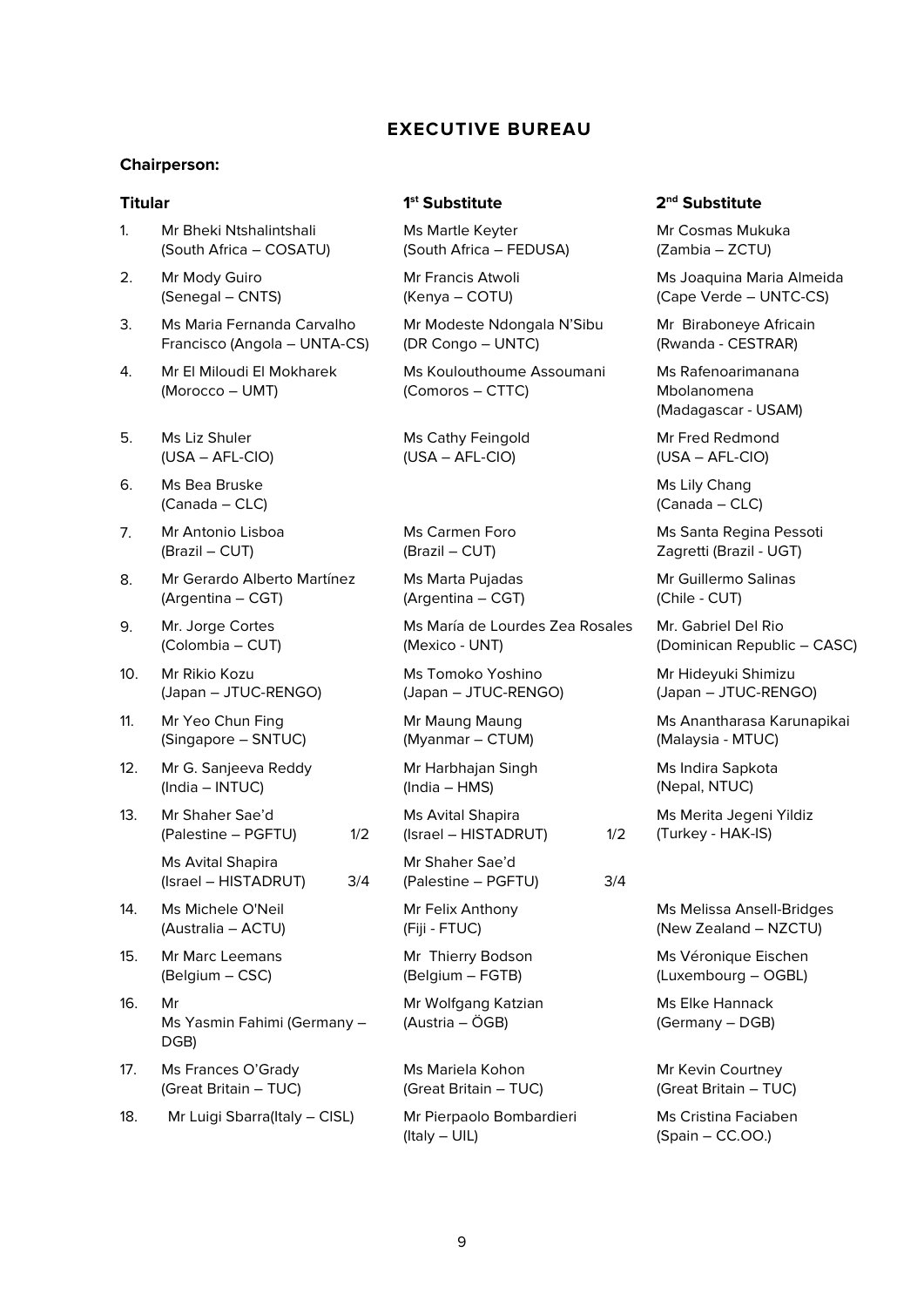| 19. | Mr Mateusz Szymanski<br>(Poland - NSZZ Solidarnosc)             |     | Mr Tuur Elzinga<br>(Netherlands - FNV)                                      |     | Mr Irakli Petriashvili<br>(Georgia – GTUC)           |             |
|-----|-----------------------------------------------------------------|-----|-----------------------------------------------------------------------------|-----|------------------------------------------------------|-------------|
| 20. | Mr Mikhail V. Shmakov<br>(Russia – FNPR)                        |     | Ms Inga Ruginienė<br>(Lithuania - LPSK)                                     |     | Mr Grigoriy Osovyi<br>(Ukraine - FPU)                |             |
| 21. | Mr Boris Plazzi<br>(France – CGT)                               | 1/4 | Ms Marjorie Alexandre<br>(France – FO)                                      | 1   | Ms Zoe Lanara<br>(Greece – GSEE)                     |             |
|     | Ms Marjorie Alexandre<br>(France – FO)                          | 2   | Mr Boris Plazzi<br>(France – CGT)                                           | 2/3 |                                                      |             |
|     | Mr Yvan Ricordeau<br>(France - CFDT) 3                          |     | Mr Yvan Ricordeau<br>(France - CFDT)                                        | 4   |                                                      |             |
| 22. | Ms Marija Hanževački<br>(Croatia - NHS)                         |     | Mr Antti Palola<br>(Finland - STTK)                                         |     | Ms Peggy Hessen Følsvik<br>(Norway - LO)             |             |
|     | <b>Women's Committee</b>                                        |     |                                                                             |     |                                                      |             |
| 23. | Ms Siobhán Vipond<br>(Canada - CLC)<br>Chair, Women's Committee |     | Ms Gladys Branche<br>(Sierra Leone - SLLC)<br>Vice-Chair, Women's Committee |     | Ms Eulogia Familia<br>(Dominican Republic - CNUS)    |             |
| 24. | Ms Yoshiko Norimatsu<br>(Japan - JTUC-Rengo)                    |     | Ms Annika Wünsche<br>(Germany - DGB)                                        |     | Ms Liliana Ocmin<br>$(ltaly - CISL)$                 | $(1)$ $(2)$ |
|     | Vice-Chair, Women's Committee                                   |     |                                                                             |     | <b>Ms Sonia Ostrica</b><br>$($ ltaly $-$ UIL $)$     | $(3)$ $(4)$ |
|     | <b>Youth Committee</b>                                          |     |                                                                             |     |                                                      |             |
| 25. | Ms Anna Fendley<br>$(USA - AFL-CIO)$                            |     | Open                                                                        |     | Mr Charles Lefa Phatsoane<br>(South Africa - COSATU) |             |

### **Ex-officio members:**

ITUC President

ITUC General Secretary

ITUC Deputy General Secretaries including Regional Secretaries of ITUC Africa, ITUC Asia-Pacific and **TUCA** 

# **Chairperson of the Solidarity Fund Management Board**

### **Chairperson of the Human and Trade Union Rights Committee**

### **General Secretary of PERC**

Mr Luca Visentini (ETUC)

### **Executive Secretary of ATUC**

Mr Mustapha Tlili

# **Internal Auditors**

Mr Peter Werikhe

Mr Matthias Müller

Ms Shari Cannon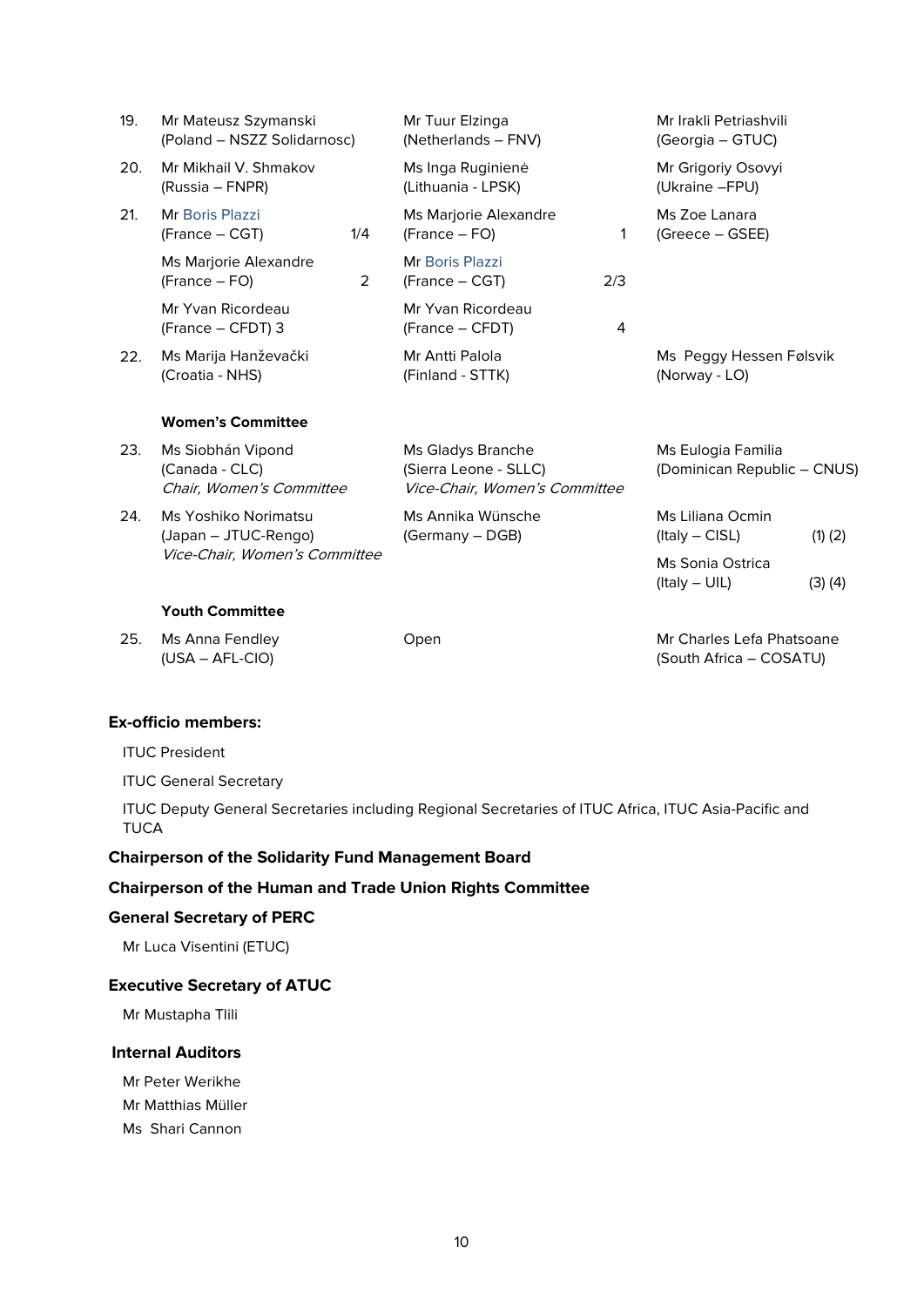# **GUF & TUAC Representatives**

Mr Stephen Cotton (ITF) Ms Christy Hoffman (UNI) Ms Veronica Nilsson (TUAC)

For rotation arrangements, the following is for consideration:

- A. **Term 1**: 6 December 2018 to 5 December 2019
- B. **Term 2**: 6 December 2019 to 5 December 2020
- C. **Term 3**: 6 December 2020 to 5 December 2021
- D. **Term 4**: 6 December 2021 to Date of the 5<sup>th</sup> ITUC World Congress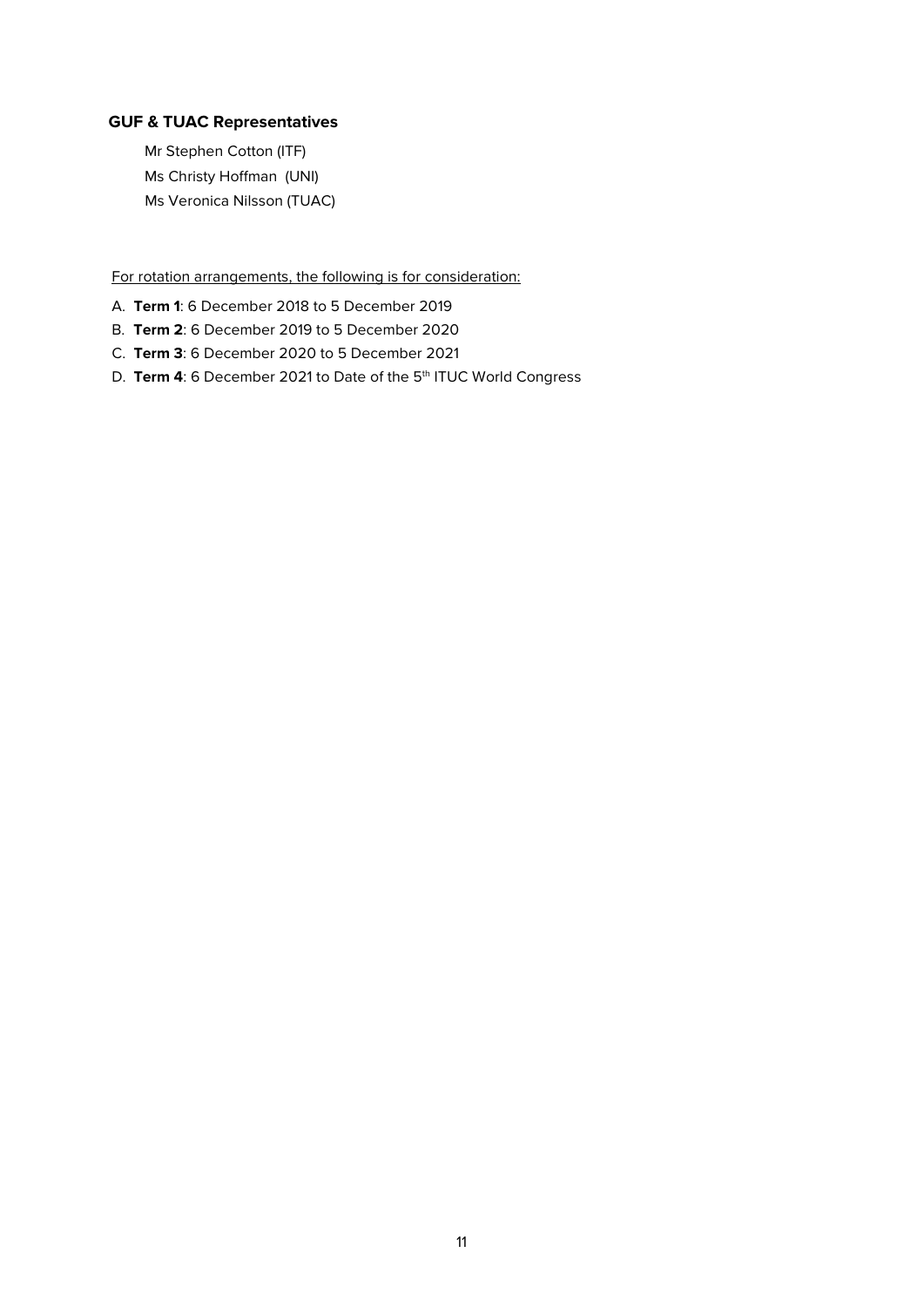# **ITUC WOMEN COMMITTEE**

#### **Chairperson**: Ms Siobhán Vipond

#### **Africa**

1. Ms Gladys Branche (Sierra Leone – SLLC)

- 2. Ms Nebgouha Sy (Mauritania – UTM)
- 3. Ms Josephine Umba Shimbi (RDCongo - CSC)
- 4. Ms Martlé Keyter (South Africa – FEDUSA)
- 5. Ms Léontine Mbolanomenar (Madagascar – USAM)
- 6. Ms Rose Omamo (Kenya - COTU)
- 7. Ms Ignanga Germaine (Gabon – CGSL)

#### **Americas**

- 8. Ms Bonnie Castillo (United States – AFL-CIO)
- 9. Ms Siobhán Vipond (Canada – CLC)
- 10. Ms Eulogia Familia (Dominican Republic – CNUS)
- 11. Ms Regina Pessoti Zagretti (Brazil – UGT)
- 12. Ms Juneia Batista (Brazil – CUT)
- 13. Ms Julia Requena Castillo (Chile – CUT)
- 14. Ms Ana Francisca Soto (Venezuela, ASI)
- 15. Ms Maria Yamile Socolovsky (Argentina – CTA-T)
- 16. Ms Mirtha Trinidad Rodríguez Valenzuela (Colombia – CTC)

# **Titular Substitute**

Ms Clarisse Reine Gnahoui (Benin - CSPIB)

Ms Zehda Assia (Algeria – UGTA)

Ms Kamadji Demba Karyom (Chad - UST)

Ms Simangele Somntwana Precious Mmema (Swaziland - TUCOSWA)

Ms Halima Boubacar Tahirou (Niger - CNT)

Ms Dativa Mukaruzima (Rwanda – CESTRAR)

Ms Lillian Brigham (Zambia – ZCTU)

Open (United States – AFL-CIO)

Ms Vicky Smallman (Canada – CLC)

Dialys Isbeth Campa Castillo (Panama – CTRP)

Ms Katya Barquero Rojas (Costa Rica – CMTC)

Open

Ms Noemi Ruiz Menéndez (Argentina – CGT)

Ms Maria Rosalba Gómez Vázquez (Colombia – CUT)

Open

Open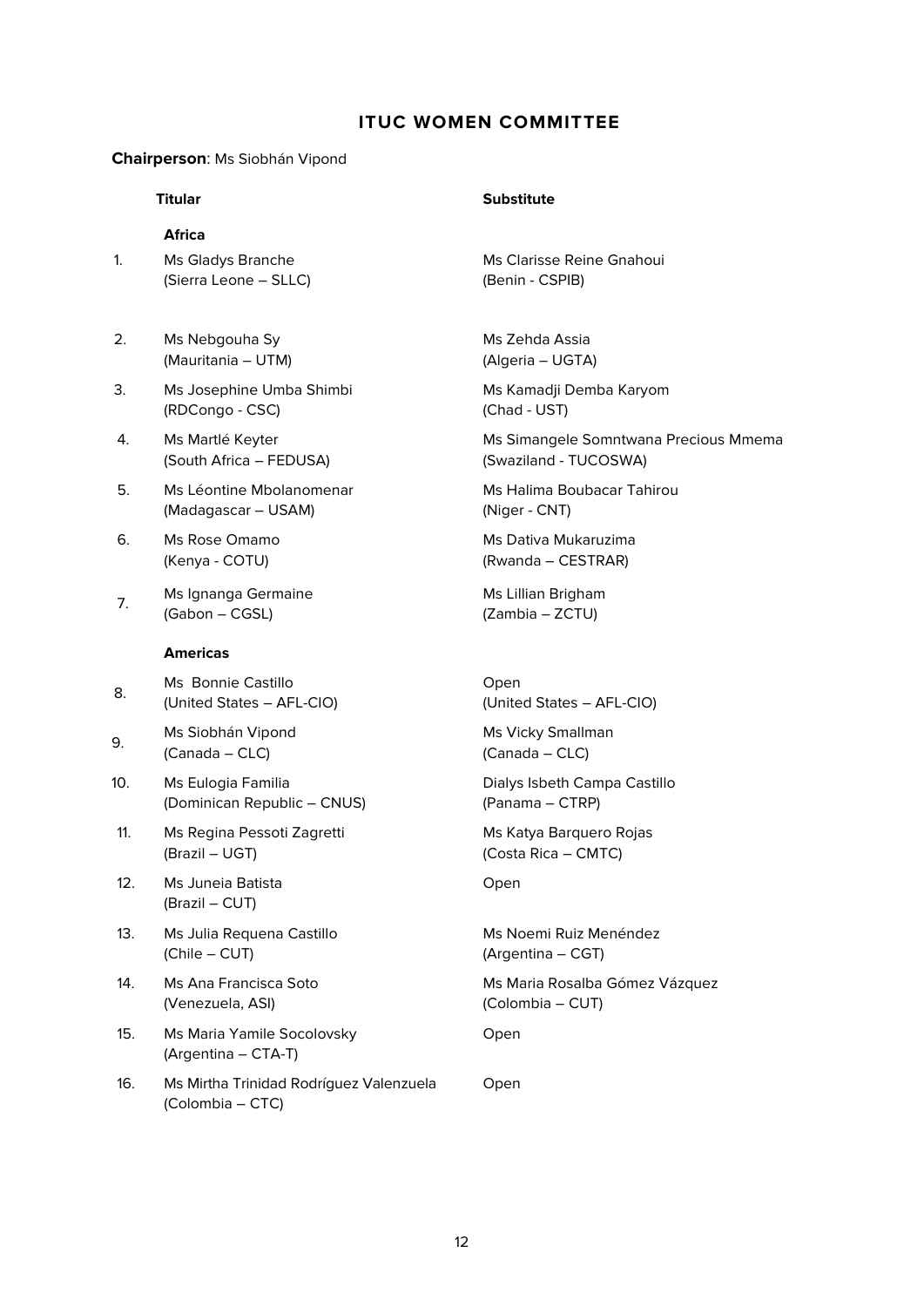# **Asia/Pacific**

| 17. | Ms Jotika Sharma<br>(Fiji – FTUC)                               |             | Ms Nici Benington<br>(New Zealand - NZCTU)                             |             |
|-----|-----------------------------------------------------------------|-------------|------------------------------------------------------------------------|-------------|
| 18. | Ms Champa Verma<br>(India -HMS)                                 |             | Ms Ms Saki Rezwana<br>(Bangladesh - BFTUC)                             |             |
| 19. | Ms Yoshiko Norimatsu (Japan - JTUC-<br>Rengo)                   |             | Ms Kim Sookyoung<br>(South Korea - KCTU)                               |             |
| 20. | Ms Avital Shapira Shabirow<br>(Israel - HISTADRUT)              |             | Ms Fulya Pinar Ozcan<br>(Turkey - HAK-IS)                              |             |
| 21. | Ms Noorfarahin Bte Ahmad<br>(Singapore - SNTUC)                 |             | Ms Ema Liliefna<br>(Indonesia - KSBSI)                                 |             |
| 22. | Open                                                            |             | Open                                                                   |             |
| 23. | Ms Manali Shah<br>(India - SEWA)                                |             | Ms Heba Saleem Aitani<br>(Bahrain - GFBTU)                             |             |
|     | <b>Europe</b>                                                   |             |                                                                        |             |
| 24. | Ms Ann Leonard<br>(Belgium - CSC)                               |             | <b>Ms Miranda Ulens</b><br>(Belgium - FGTB)                            |             |
| 25. | Ms Sophie Binet<br>(France - CGT)                               |             | Ms Béatrice Blestic<br>(CFDT France)                                   |             |
|     |                                                                 |             | Ms Anne Baltazar<br>(France – FO)                                      |             |
| 26. | Ms Liliana Ocmin<br>$($ ltaly – CISL $)$                        | $(1)$ $(2)$ | Ms Silvana Cappuccio (Italy - CGIL)<br>Ms Sonia Ostrica (Italy - UIL)  | $(1)$ $(2)$ |
|     | <b>Ms Sonia Ostrica</b><br>(Italy - UIL)                        | $(3)$ $(4)$ | Ms Liliana Ocmin (Italy - CISL)<br>Ms Silvana Cappuccio (Italy - CGIL) | $(3)$ $(4)$ |
| 27. | Ms Elena Blasco / Ms Raquel Gomez (1) (3)<br>$(Spain - CC.OO.)$ |             | Ms Cristina Antoñanzas Peñalva/<br>(Spain - UGT)                       | $(1)$ $(3)$ |
|     | Ms Cristina Antoñanzas Peñalva/ (2)(4)<br>(Spain – UGT)         |             | Ms Elena Blasco/Ms Raquel Gomez<br>$(Spain - CC.OO)$                   | $(2)$ $(4)$ |
| 28. | Ms Diana Holland<br>(Great Britain - TUC)                       |             | Ms Nikki Pound<br>(Great Britain - TUC)                                |             |
| 29. | Ms Annika Wunsche<br>(Germany - DGB)                            |             | Ms Christina Stockfisch<br>(Germany - DGB)                             |             |
| 30. | Ms Jessica Van Ruitenburg<br>(The Netherlands - FNV)            |             | Ms Lina Lopes<br>(Portugal - UGT)                                      |             |
| 31. | Ms Majbrit Berlau<br>(Denmark – FH)                             |             | <b>Ms Kathrine Fauske</b><br>(Norway $-$ LO)                           |             |
| 32. | Ms Ragnhild Lied<br>(Norway - UNIO)                             |             | Ms Joa Bergold<br>$(Sweden - LO)$                                      |             |
| 33. | Ms Galina Kelekhsaeva<br>(Russia – FNPR)                        |             | Ms Merita Jegeni Yildiz<br>(Turkey - HAK-IS)                           |             |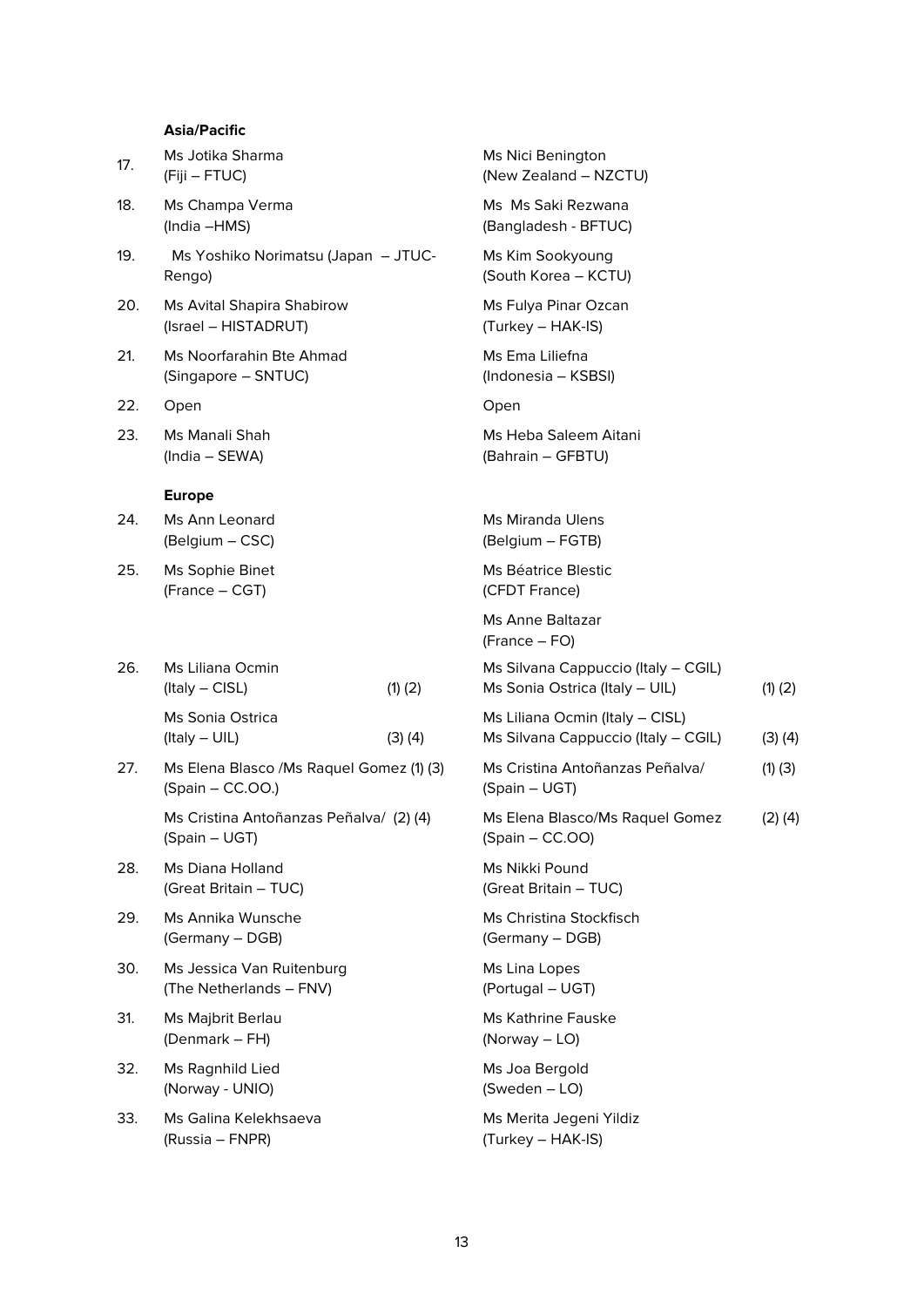- 34. Ms Sabine Slegers (Belgium – CGSLB)
- 35. Ms Eteri Matureli (Georgia – GTUC)
- 36. Ms Brigitta Zsura (Hungary – LIGA)
- 37. Ms Ekaterina Jordanova (CITUB Bulgaria)

# **GUFs and TUAC**

Ms Rebecca Sevilla (EI) Ms Jodi Evans (ITF) Ms Armelle Seby (IndustriAll) Ms Crecentia Mofokeng(BWI) Ms Maria Angeles Samperio(IFJ) (IndustriAll) Ms Julie Duchatel (IUF) Ms Veronica Montufar (PSI) Ms Verónica Fernández Méndez (UNI) (TUAC)

# **Observers**

Ms Esther Lynch (ETUC)

### Open

Ms Jamila Sattarova (Azerbaijan – AHIK)

Ms Arjola Alika (Albania – BSPSH)

Open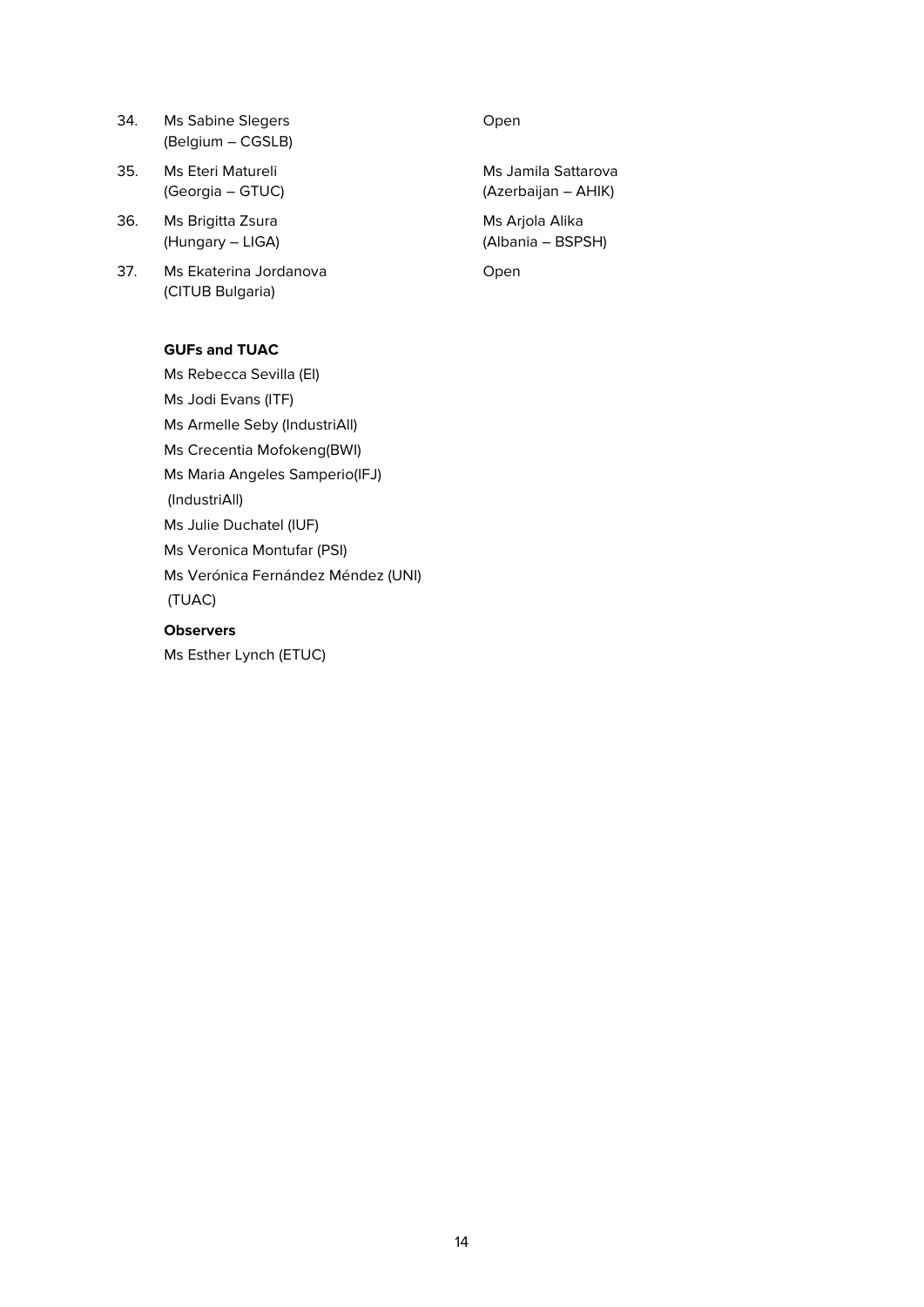# **ITUC YOUTH COMMITTEE**

#### **Chairperson**: Ms Anna Fendley

### **Americas**

- 1. Ms Anna Fendley (USA - AFL-CIO) Chair
- 2. Mr Carlos Gonzalez (Panama - Convergencia Sindical)
- 3. Ms Pamela Estefania Gamboa Daza (Colombia - CUT)
- 4. Mr Nahuel Placanica (Argentina - CGT)

#### **Africa**

- 5. Ms Ruth Khakame Namachanja (Kenya - COTU)
- 6. Mr Kera Hodabalo Tchanoutema (Togo – CNTT)
- 7. Ms Eya Mezrigui (Tunisia - UGTT)
- 8. Mr Charles Lefa Phatsoane (South Africa - COSATU)

#### **Asia/Pacific**

- 9. Mr Chan Tsz Kit
- 10. Ms Emine Aytekin (HAK-IS - Turkey)
- 11. Mr Saad Muhammad (Pakistan - PWF)
- 12. Ms Mererai Vatege (Fiji - FTUC)

#### **Europe/PERC**

13. Ms Ružica Grabovac (Serbia - CATUS)

#### **Titular Substitute**

Mr Akeil Alleyne (Barbados - BWU)

Ms Evelyn Jeannette Sanchez Iraheta (El Salvador - CATS)

Mr Eliceo Yorley Castro (Colombia - CTC)

Ms Cristiana Paiva Gomes (Brazil - CUT)

Ms Salohy Fenosoa Ramaroson (SEKRIMA – Madagascar)

Mr Abraham Bereket Okbatsion (NCEW – Eritrea)

Ms Elizabeth Juma (Tanzania - TUCTA)

Mr Dennis Yaw Atuwo (Ghana - TUC)

(HKCTU - Hong Kong) Mr Satyajeet Reddy Gongolla (INTUC - India)

> Ms Nicole Anne K. Parreno (TUCP - Philippines)

> Amirul Safwan Bin Rahman (Malaysia - MTUC)

Ms Chikita Erdini Marpaung (Indonesia - KSBSI)

Ms Isabelle-Sophie Viktoria Gagel (Germany - DGB)